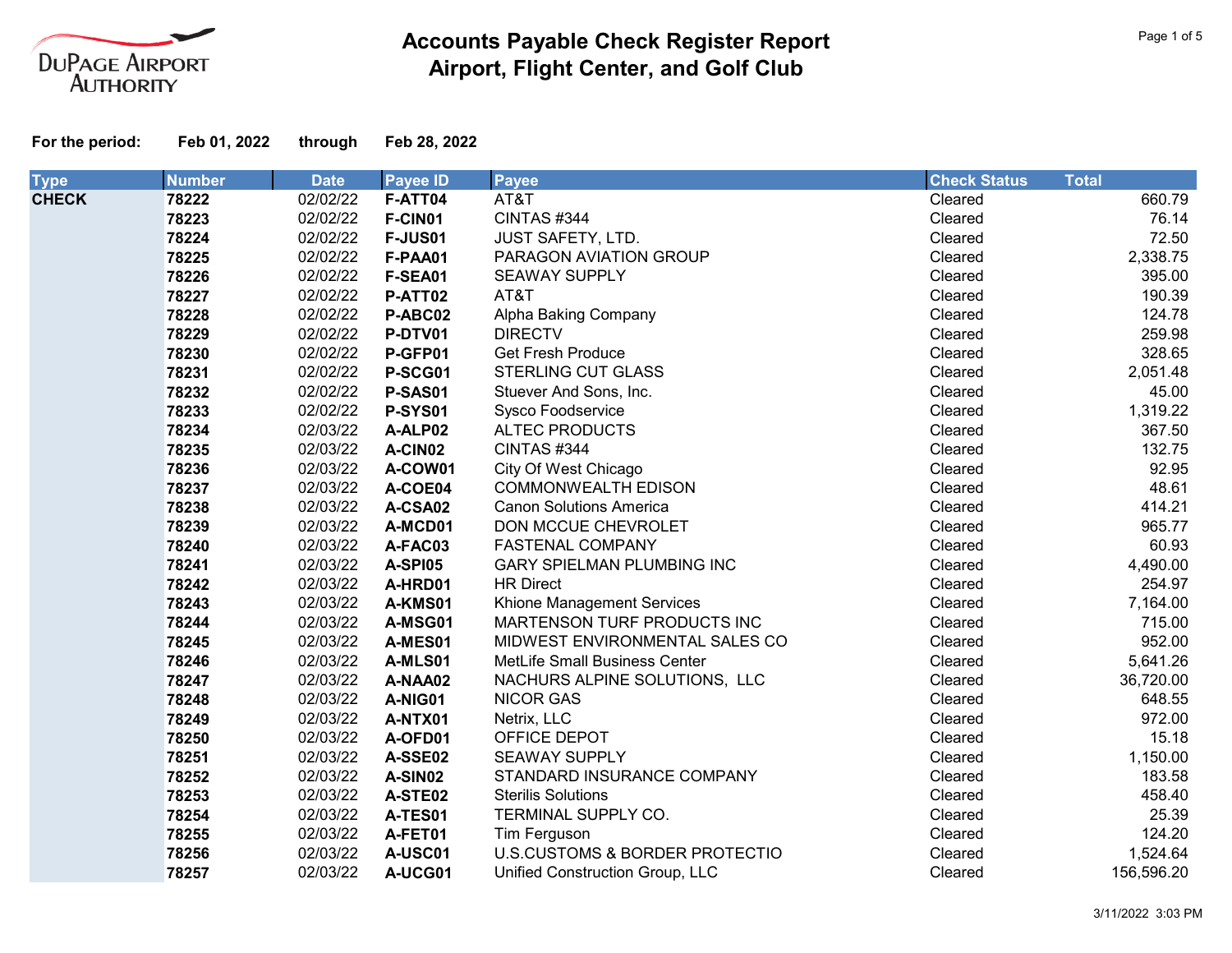

| <b>Type</b>  | <b>Number</b> | <b>Date</b> | <b>Payee ID</b> | <b>Payee</b>                               | <b>Check Status</b> | <b>Total</b> |
|--------------|---------------|-------------|-----------------|--------------------------------------------|---------------------|--------------|
| <b>CHECK</b> | 78258         | 02/03/22    | A-UHC01         | United Healthcare                          | Cleared             | 61,175.91    |
|              | 78259         | 02/03/22    | A-WIC05         | Wight & Company                            | Cleared             | 14,000.00    |
|              | 78260         | 02/03/22    | A-SER02         | Sargents Equipment & Repair                | Cleared             | 218,738.40   |
|              | 78261         | 02/09/22    | <b>F-AVI02</b>  | Boeing Distribution, Inc.                  | Cleared             | 452.40       |
|              | 78262         | 02/09/22    | F-CIN01         | CINTAS #344                                | Cleared             | 323.23       |
|              | 78263         | 02/09/22    | F-FED01         | <b>FEDEX</b>                               | Cleared             | 513.93       |
|              | 78264         | 02/09/22    | F-GRW01         | <b>GRAINGER</b>                            | Cleared             | 200.80       |
|              | 78265         | 02/09/22    | F-CLK01         | <b>KRISTINE KLOTZ</b>                      | Cleared             | 143.63       |
|              | 78266         | 02/09/22    | F-POM01         | MARK C. POPE ASSOCIATES INC                | Cleared             | 465.46       |
|              | 78267         | 02/09/22    | F-PXD01         | Planet X Delivery Inc.                     | Cleared             | 431.97       |
|              | 78268         | 02/09/22    | F-SYS01         | SYN-TECH SYSTEMS INC.                      | Cleared             | 550.00       |
|              | 78269         | 02/09/22    | F-VER01         | Verizon Wireless                           | Cleared             | 477.12       |
|              | 78270         | 02/09/22    | P-AMS01         | A. Maestranzi Sons Knife Services, LLC     | Cleared             | 35.00        |
|              | 78271         | 02/09/22    | P-APC04         | <b>Aerex Pest Control</b>                  | Cleared             | 95.00        |
|              | 78272         | 02/09/22    | P-COW01         | <b>COSTCO WHOLESALE</b>                    | Cleared             | 120.00       |
|              | 78273         | 02/09/22    | P-CWC01         | City Of West Chicago                       | Cleared             | 239.41       |
|              | 78274         | 02/09/22    | P-AHG01         | <b>GENEVA ACE HARDWARE</b>                 | Cleared             | 26.76        |
|              | 78275         | 02/09/22    | <b>P-HSP002</b> | Hang & Shine                               | Cleared             | 1,650.00     |
|              | 78276         | 02/09/22    | A-AWY01         | AWARDING YOU                               | Cleared             | 22.00        |
|              | 78277         | 02/09/22    | A-BAU02         | BATTERIES UNLIMITED INC.                   | Cleared             | 792.00       |
|              | 78278         | 02/09/22    | A-DEC02         | <b>Brian DeCoudres</b>                     | Outstanding         | 27.20        |
|              | 78279         | 02/09/22    | A-CIN02         | CINTAS #344                                | Cleared             | 185.34       |
|              | 78280         | 02/09/22    | A-EAT01         | ERECT-A-TUBE, INC                          | Cleared             | 61.22        |
|              | 78281         | 02/09/22    | A-FVF01         | Fox Valley Fire and Safety                 | Cleared             | 1,012.50     |
|              | 78282         | 02/09/22    | <b>A-GAO02</b>  | <b>Garvey's Office Products</b>            | Cleared             | 193.50       |
|              | 78283         | 02/09/22    | <b>A-JOS01</b>  | Johnstone Supply                           | Cleared             | 289.24       |
|              | 78284         | 02/09/22    | A-JUS01         | <b>JUST SAFETY, LTD,</b>                   | Cleared             | 29.05        |
|              | 78285         | 02/09/22    | A-HOP04         | LAKESHORE RECYCLING SYSTEMS                | Cleared             | 321.00       |
|              | 78286         | 02/09/22    | A-SCL01         | Luetkehans, Brady, Garner & Armstrong, LLC | Cleared             | 21,380.31    |
|              | 78287         | 02/09/22    | A-MEN02         | MENARDS, INC.                              | Cleared             | 92.81        |
|              | 78288         | 02/09/22    | A-NGL01         | NCPERS Group Life Ins.                     | Outstanding         | 160.00       |
|              | 78289         | 02/09/22    | A-PCI04         | Pelican Chemicals, Inc.                    | Cleared             | 9,976.32     |
|              | 78290         | 02/09/22    | A-RAS02         | RANDALL PRESSURE SYSTEMS INC               | Cleared             | 176.87       |
|              | 78291         | 02/09/22    | A-REG01         | REINKE INTERIOR SUPPLY CO. INC             | Cleared             | 79.30        |
|              | 78292         | 02/09/22    | A-RRC02         | <b>Riddiford Roofing Company</b>           | Cleared             | 341,990.96   |
|              | 78293         | 02/09/22    | A-SHC01         | SHARE CORP.                                | Cleared             | 791.89       |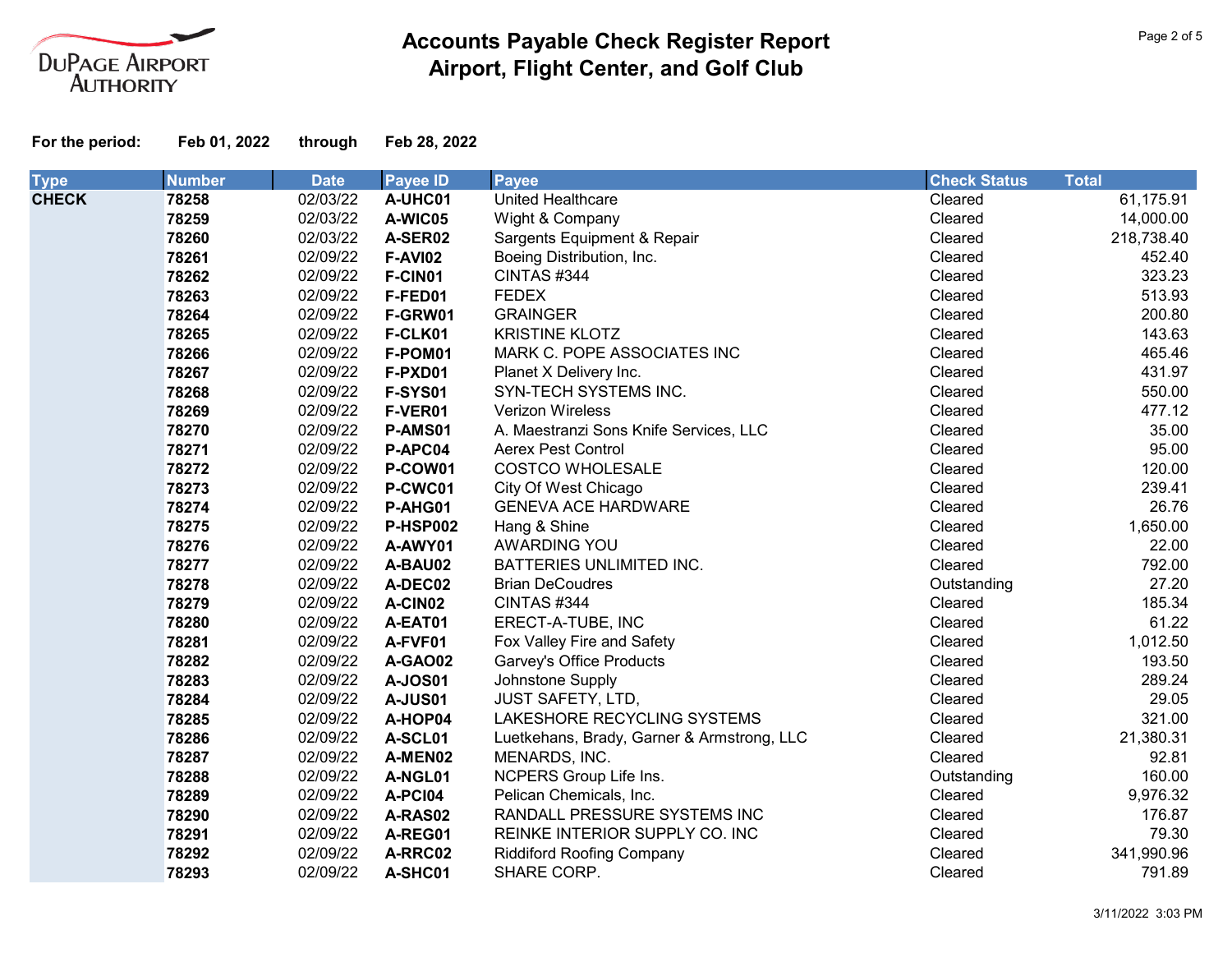

| <b>Type</b>  | <b>Number</b> | <b>Date</b> | <b>Payee ID</b> | <b>Payee</b>                              | <b>Check Status</b> | <b>Total</b> |
|--------------|---------------|-------------|-----------------|-------------------------------------------|---------------------|--------------|
| <b>CHECK</b> | 78294         | 02/09/22    | A-TYM01         | <b>TYLER MEDICAL SERVICES</b>             | Cleared             | 420.00       |
|              | 78295         | 02/09/22    | A-WIC05         | Wight & Company                           | Cleared             | 619.36       |
|              | 78296         | 02/09/22    | A-ZMC01         | <b>ZEP Sales and Service</b>              | Cleared             | 154.39       |
|              | 78297         | 02/16/22    | F-AIN02         | AIRNAV, LLC                               | Cleared             | 1,605.00     |
|              | 78298         | 02/16/22    | F-ATT04         | AT&T                                      | Cleared             | 109.82       |
|              | 78299         | 02/16/22    | <b>F-AST01</b>  | Ascent Aviation Group, Inc.               | Cleared             | 530.00       |
|              | 78300         | 02/16/22    | F-PXD01         | Planet X Delivery Inc.                    | Cleared             | 290.32       |
|              | 78301         | 02/16/22    | P-ATT01         | AT&T                                      | Cleared             | 329.49       |
|              | 78302         | 02/16/22    | P-ABC02         | Alpha Baking Company                      | Cleared             | 69.48        |
|              | 78303         | 02/16/22    | P-CSA01         | Canon Solutions America, Inc.             | Cleared             | 68.01        |
|              | 78304         | 02/16/22    | P-CDG01         | <b>Chicago District Golf Assn</b>         | Cleared             | 940.00       |
|              | 78305         | 02/16/22    | <b>P-EAI01</b>  | Easy Ice, LLC                             | Cleared             | 106.40       |
|              | 78306         | 02/16/22    | P-GAC01         | <b>GENEVA ACE HARDWARE</b>                | Cleared             | 104.05       |
|              | 78307         | 02/16/22    | P-GFP01         | <b>Get Fresh Produce</b>                  | Cleared             | 273.15       |
|              | 78308         | 02/16/22    | P-MLT01         | MICKEY'S LINEN & TOWEL SUPPLY             | Cleared             | 246.40       |
|              | 78309         | 02/16/22    | P-NIC01         | <b>NICOR</b>                              | Cleared             | 2,812.27     |
|              | 78310         | 02/16/22    | P-SAS01         | Stuever And Sons, Inc.                    | Cleared             | 45.00        |
|              | 78311         | 02/16/22    | <b>P-SYS01</b>  | Sysco Foodservice                         | Cleared             | 89.30        |
|              | 78312         | 02/16/22    | A-GLA01         | AIRGAS USA, LLC                           | Cleared             | 85.04        |
|              | 78313         | 02/16/22    | A-ATT14         | AT&T                                      | Cleared             | 987.82       |
|              | 78314         | 02/16/22    | A-BAU02         | BATTERIES UNLIMITED INC.                  | Cleared             | 1,200.00     |
|              | 78315         | 02/16/22    | A-BII01         | BONNELL INDUSTRIES INC                    | Cleared             | 885.50       |
|              | 78316         | 02/16/22    | A-CHH01         | CH2M HILL, INC                            | Cleared             | 54,159.42    |
|              | 78317         | 02/16/22    | A-CIN02         | CINTAS #344                               | Cleared             | 132.75       |
|              | 78318         | 02/16/22    | A-COE04         | <b>COMMONWEALTH EDISON</b>                | Cleared             | 18.79        |
|              | 78319         | 02/16/22    | A-CMT02         | CRAWFORD, MURPHY, TILLY                   | Cleared             | 7,705.00     |
|              | 78320         | 02/16/22    | A-CSA02         | <b>Canon Solutions America</b>            | Cleared             | 5.94         |
|              | 78321         | 02/16/22    | A-COM09         | Comlink                                   | Cleared             | 439.37       |
|              | 78322         | 02/16/22    | A-CAR05         | <b>EMBASSY CANTEEN</b>                    | Cleared             | 93.35        |
|              | 78323         | 02/16/22    | A-FOC01         | FEECE OIL CO.                             | Cleared             | 315.93       |
|              | 78324         | 02/16/22    | A-GKS01         | GateKeeper Systems, Inc.                  | Cleared             | 4,200.00     |
|              | 78325         | 02/16/22    | A-GET01         | Genesis Technologies                      | Cleared             | 151.15       |
|              | 78326         | 02/16/22    | A-SFM01         | ILLINOIS OFFICE OF THE STATE FIRE MARSHAL | Outstanding         | 600.00       |
|              | 78327         | 02/16/22    | A-JME01         | JOHN M. ELLSWORTH CO.                     | Cleared             | 286.14       |
|              | 78328         | 02/16/22    | A-KPM01         | K-Plus Mechanical Inc.                    | Cleared             | 9,750.00     |
|              | 78329         | 02/16/22    | A-MCI01         | MACHINERY COMPONENTS, INC.                | Cleared             | 335.00       |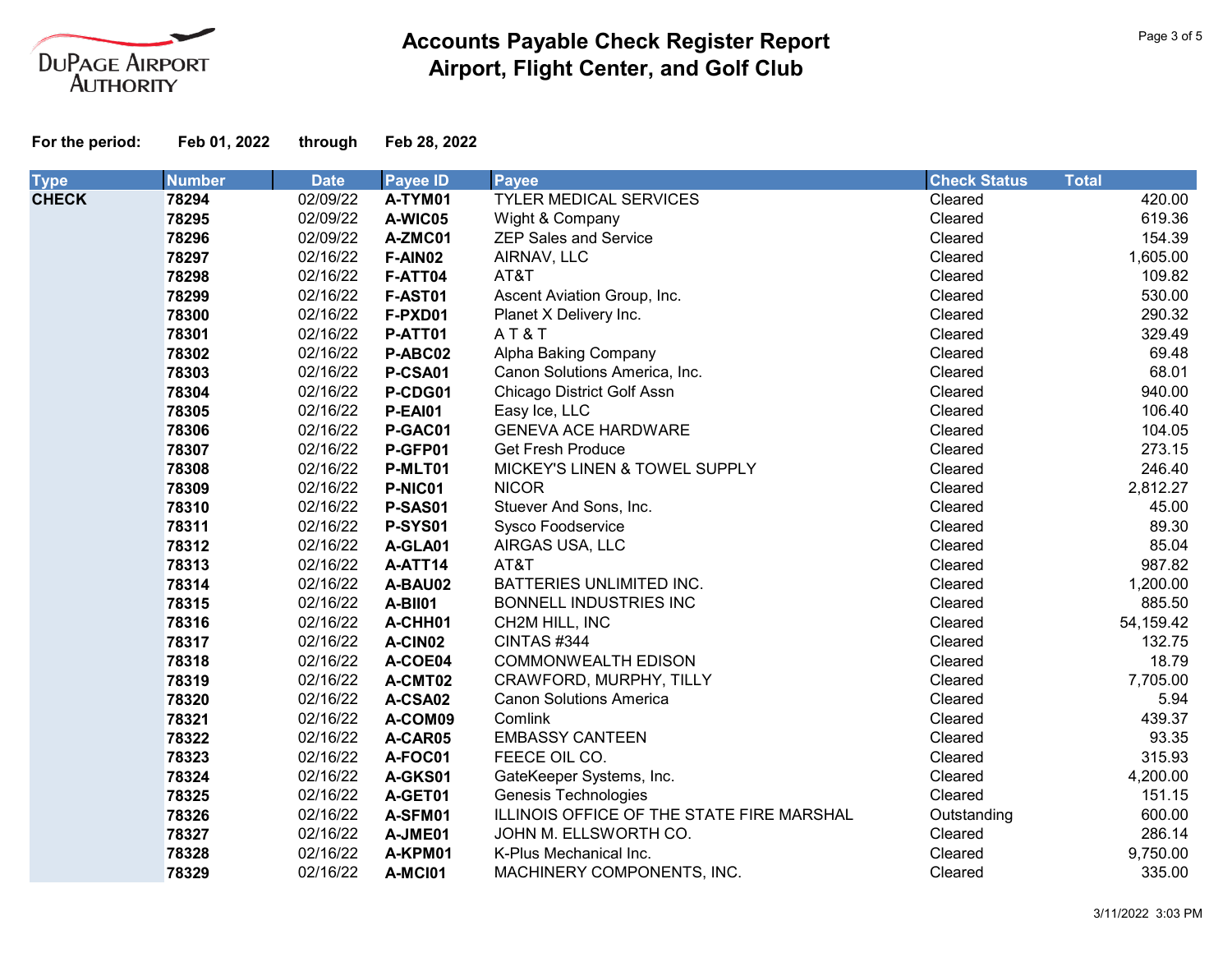

| <b>Type</b>  | <b>Number</b> | <b>Date</b> | <b>Payee ID</b> | Payee                                      | <b>Check Status</b> | <b>Total</b> |
|--------------|---------------|-------------|-----------------|--------------------------------------------|---------------------|--------------|
| <b>CHECK</b> | 78330         | 02/16/22    | A-NOW01         | <b>NAPA AUTO PARTS</b>                     | Cleared             | 442.85       |
|              | 78331         | 02/16/22    | A-NIG01         | <b>NICOR GAS</b>                           | Blank/Void          | 0.00         |
|              | 78332         | 02/16/22    | A-NIG01         | <b>NICOR GAS</b>                           | Cleared             | 43,653.27    |
|              | 78333         | 02/16/22    | A-OFD01         | OFFICE DEPOT                               | Cleared             | 23.24        |
|              | 78334         | 02/16/22    | A-PBC01         | PITNEY BOWES GLOBAL FINANCIAL SERVICES LLC | Cleared             | 425.61       |
|              | 78335         | 02/16/22    | A-POV01         | POSITIVE VISION                            | Cleared             | 4,083.75     |
|              | 78336         | 02/16/22    | A-PPC01         | Polyurethane Products Company              | Cleared             | 1,126.00     |
|              | 78337         | 02/16/22    | A-SEA01         | <b>SERAFIN &amp; ASSOC</b>                 | Cleared             | 3,541.67     |
|              | 78338         | 02/16/22    | A-SHM02         | Sheppard Mullin                            | Cleared             | 38,428.00    |
|              | 78339         | 02/16/22    | A-SAR01         | Sign A Rama                                | Outstanding         | 127.00       |
|              | 78340         | 02/16/22    | A-TEW02         | <b>TELSPAN</b>                             | Outstanding         | 26.88        |
|              | 78341         | 02/16/22    | A-TES01         | TERMINAL SUPPLY CO.                        | Cleared             | 265.40       |
|              | 78342         | 02/16/22    | A-THI02         | THOMAS INTERIOR SYSTEMS INC                | Cleared             | 660.00       |
|              | 78343         | 02/16/22    | A-VEL01         | VelocityEHS                                | Cleared             | 2,199.00     |
|              | 78344         | 02/16/22    | A-VOE01         | Volt Electric, Inc.                        | Cleared             | 2,544.58     |
|              | 78345         | 02/16/22    | A-GRW01         | W W GRAINGER, INC.                         | Cleared             | 946.56       |
|              | 78346         | 02/16/22    | A-WCF01         | WEST CHGO FIRE PROTECTION DIST             | Cleared             | 40,296.98    |
|              | 78347         | 02/24/22    | F-ATT04         | AT&T                                       | Outstanding         | 221.73       |
|              | 78348         | 02/24/22    | <b>F-AVI02</b>  | Boeing Distribution, Inc.                  | Outstanding         | 679.68       |
|              | 78349         | 02/24/22    | F-CIN01         | CINTAS #344                                | Cleared             | 331.72       |
|              | 78350         | 02/24/22    | F-DIR01         | <b>DIRECTV</b>                             | Outstanding         | 269.98       |
|              | 78351         | 02/24/22    | F-EMC01         | <b>ELGEE METER COMPANY</b>                 | Outstanding         | 1,025.00     |
|              | 78352         | 02/24/22    | F-CAR01         | <b>EMBASSY CANTEEN</b>                     | Cleared             | 929.84       |
|              | 78353         | 02/24/22    | F-FED01         | <b>FEDEX</b>                               | Outstanding         | 13.95        |
|              | 78354         | 02/24/22    | F-FOC1          | <b>Foxfield Cleaners</b>                   | Outstanding         | 224.25       |
|              | 78355         | 02/24/22    | F-OFD01         | OFFICE DEPOT                               | Outstanding         | 100.60       |
|              | 78356         | 02/24/22    | F-PXD01         | Planet X Delivery Inc.                     | Outstanding         | 270.70       |
|              | 78357         | 02/24/22    | P-ABS01         | A Barr Sales, Inc.                         | Outstanding         | 396.00       |
|              | 78358         | 02/24/22    | P-ATT02         | AT&T                                       | Outstanding         | 708.15       |
|              | 78359         | 02/24/22    | P-AMF01         | Ann Marie's Floral                         | Outstanding         | 420.00       |
|              | 78360         | 02/24/22    | P-CDW01         | CDW GOVERNMENT, INC.                       | Outstanding         | 5,333.70     |
|              | 78361         | 02/24/22    | P-DTV01         | <b>DIRECTV</b>                             | Outstanding         | 259.98       |
|              | 78362         | 02/24/22    | P-FLB01         | <b>Flood Brothers Disposal</b>             | Outstanding         | 323.00       |
|              | 78363         | 02/24/22    | P-FFC01         | Fortune Fish & Gourmet                     | Outstanding         | 526.90       |
|              | 78364         | 02/24/22    | P-GFP01         | <b>Get Fresh Produce</b>                   | Cleared             | 322.80       |
|              | 78365         | 02/24/22    | <b>P-IHI01</b>  | Imperial Headwear                          | Outstanding         | 704.00       |